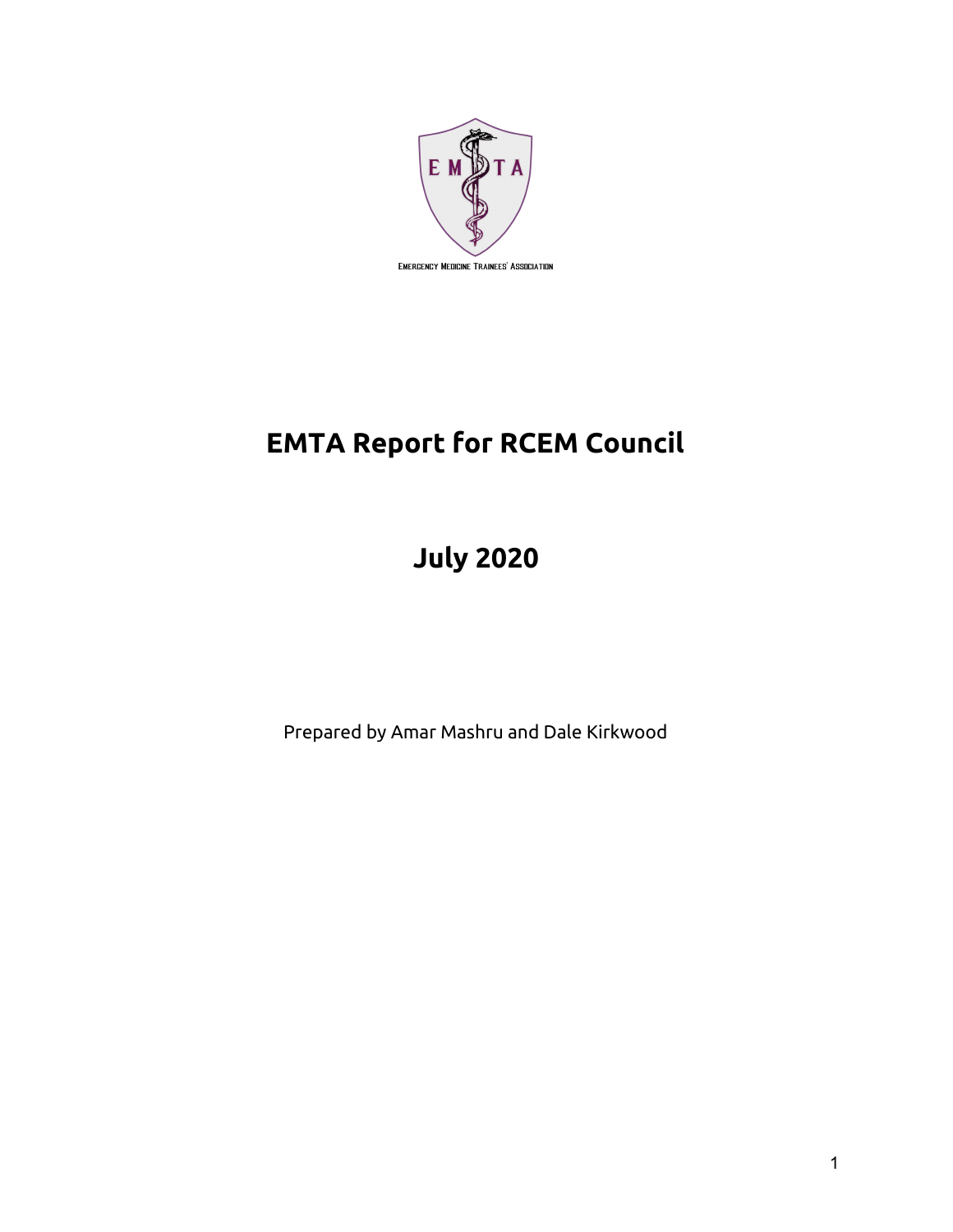## **Introduction and Purpose**

This report has been produced for RCEM Council and lays out a summary of EMTA activity for the last 12 months. In July 2019 Dr Amar Mashru took over as Chair of the Emergency Medicine Trainees' Association, commencing an 18 month term, replacing Dr Paul Stewart.

We would like to take this opportunity to once again thank Paul for all of his hard work on behalf of trainees and continue to wish him the best of luck as he embarks on his first few months as an Emergency Medicine Consultant at Hull Royal Infirmary.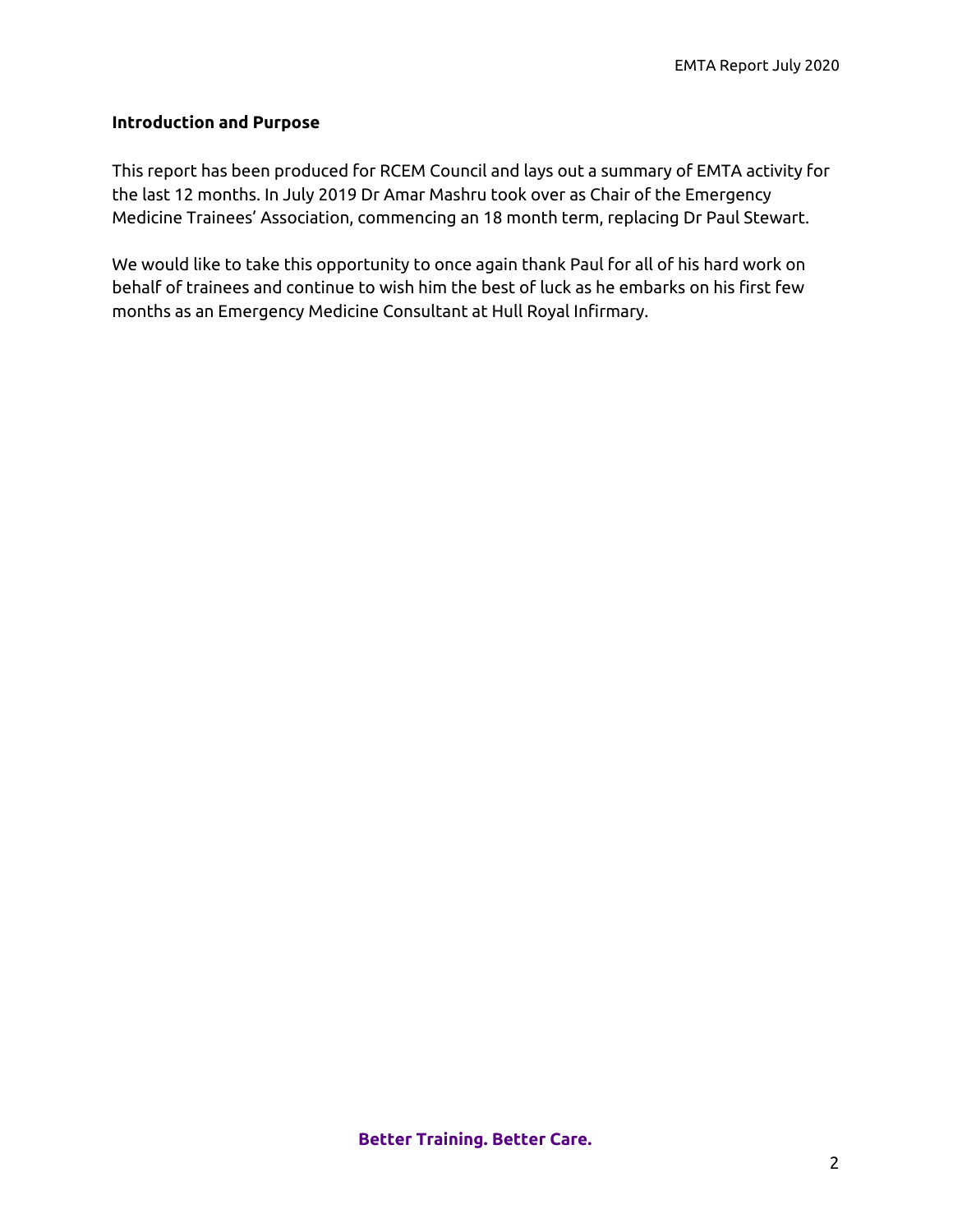#### **New Recruitment**

In July 2019 we had just finished a new recruitment round, undertaken in conjunction with RCEM, and at that stage, therefore, had a total of 21 EMTA representatives. We have since had 3 receive their CCT, 2 resign, 2 whose term has ended and have appointed 11 new reps, with a current total as of June 2020 of 25 EMTA Reps.

Our Recruitment is undertaken via advert on RCEM email and Twitter with appointments made in accordance with our Terms of Reference.

What follows within this section is an overview of the make-up of that representative body.



Illustration of geographical spread of EMTA Reps based on region of work; June 2020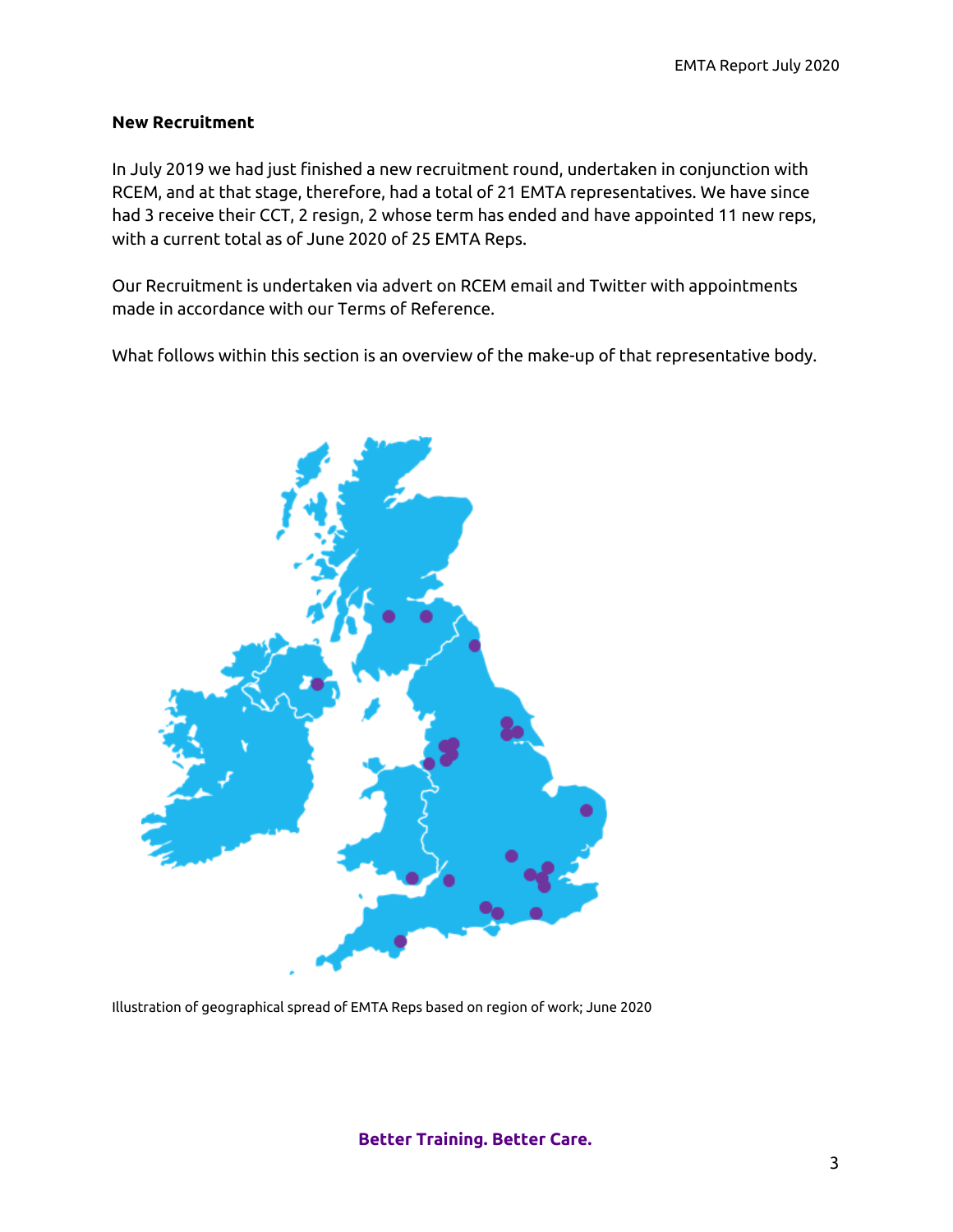



Our proportion of female representatives presently sits at 60%. We have no representatives who identify as Black or of Afro-Caribbean heritage, however our collection and storage of information regarding protected characteristics remains limited.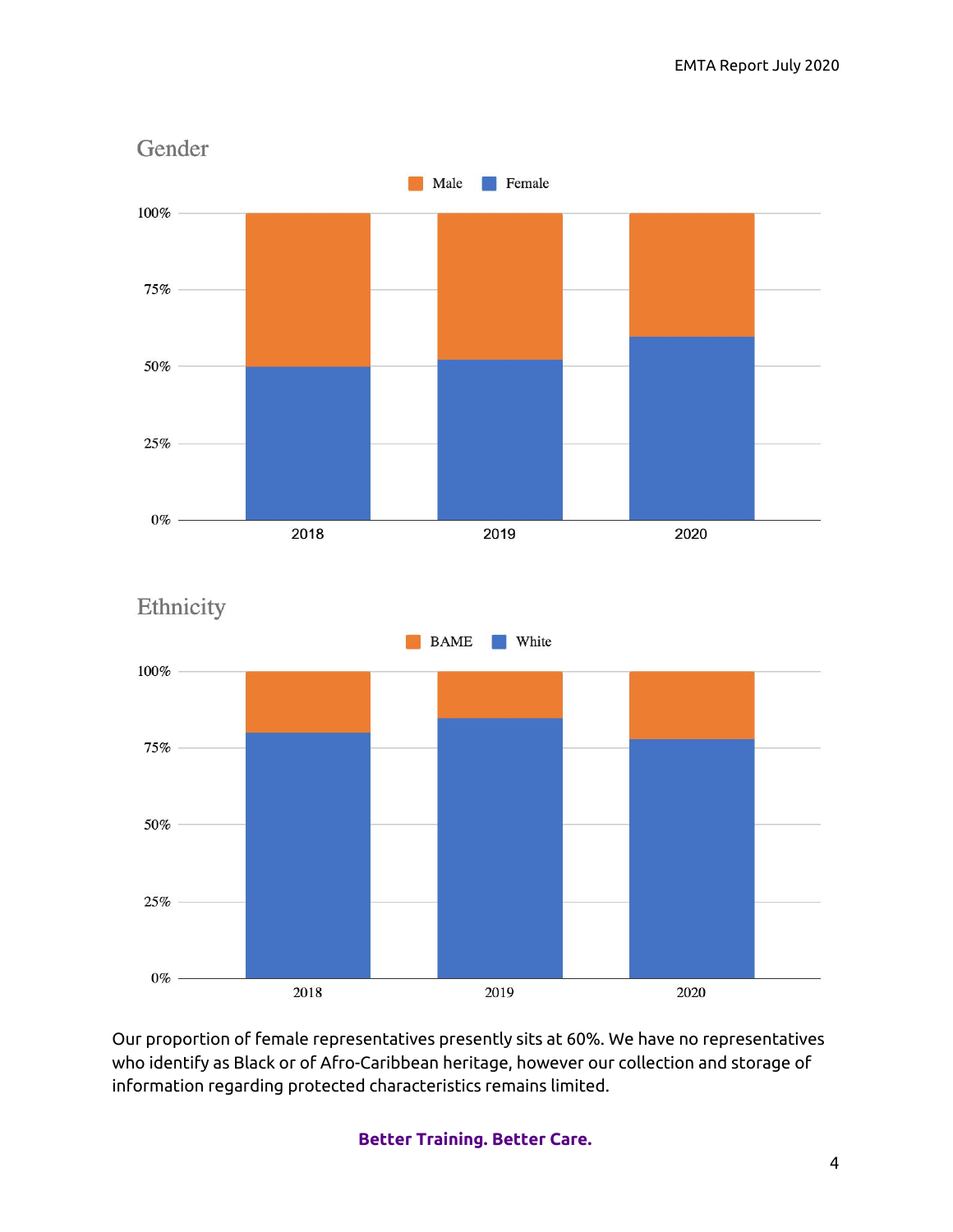

Single Specialty vs. Dual Training

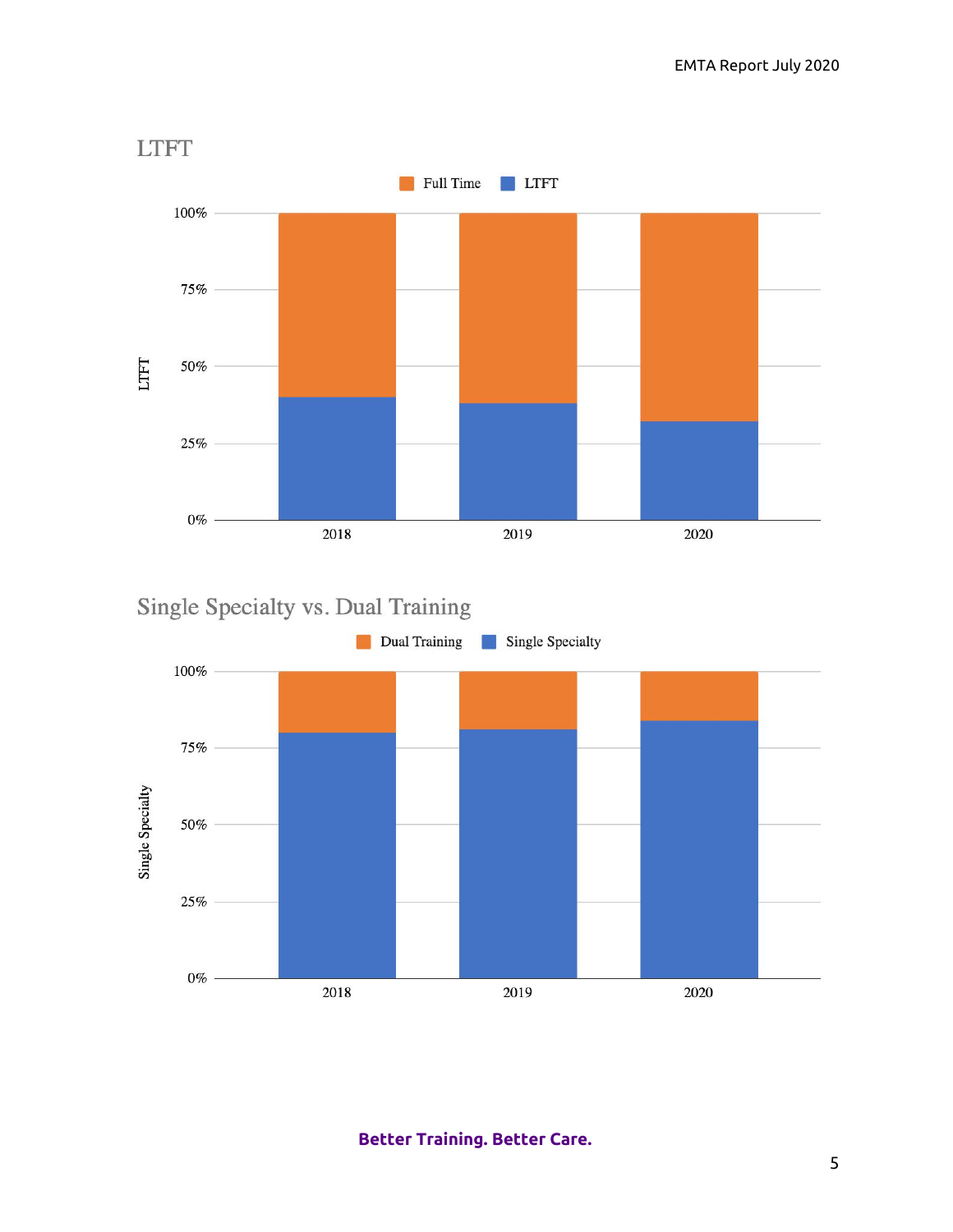# **Who do we represent**

The following data has been kindly provided by the RCEM Membership team. At present it remains limited, with work in progress to expand this. We have begun to make some comparisons between the trainee population and the representation that we provide.

|                        | No of<br>members | % of<br>membership | No of<br><b>Trainees</b> | $%$ of<br><b>Trainees</b> |
|------------------------|------------------|--------------------|--------------------------|---------------------------|
| London                 | 1381             | 14.56              | 357                      | 17.55                     |
| North West             | 989              | 10.43              | 216                      | 10.62                     |
| Overseas               | 980              | 10.34              | <b>NA</b>                | <b>NA</b>                 |
| Yorkshire &<br>Humber  | 804              | 8.48               | 230                      | 11.31                     |
| East of England        | 702              | 7.40               | 226                      | 11.11                     |
| South West             | 675              | 7.12               | 165                      | 8.11                      |
| <b>West Midlands</b>   | 647              | 6.82               | 141                      | 6.93                      |
| Scotland               | 644              | 6.79               | 140                      | 6.88                      |
| East Mids              | 515              | 5.43               | 109                      | 5.36                      |
| South East<br>Central  | 496              | 5.23               | 84                       | 4.13                      |
| North East             | 436              | 4.60               | 100                      | 4.92                      |
| South Central          | 429              | 4.52               | 107                      | 5.26                      |
| Wales                  | 318              | 3.35               | 72                       | 3.54                      |
| Northern Ireland       | 277              | 2.92               | 82                       | 4.03                      |
| Republic of<br>Ireland | 195              | 2.06               | 5                        | 0.25                      |
| <b>Channel Islands</b> | 20               | $\leq$ 1           | <b>NA</b>                | <b>NA</b>                 |

2034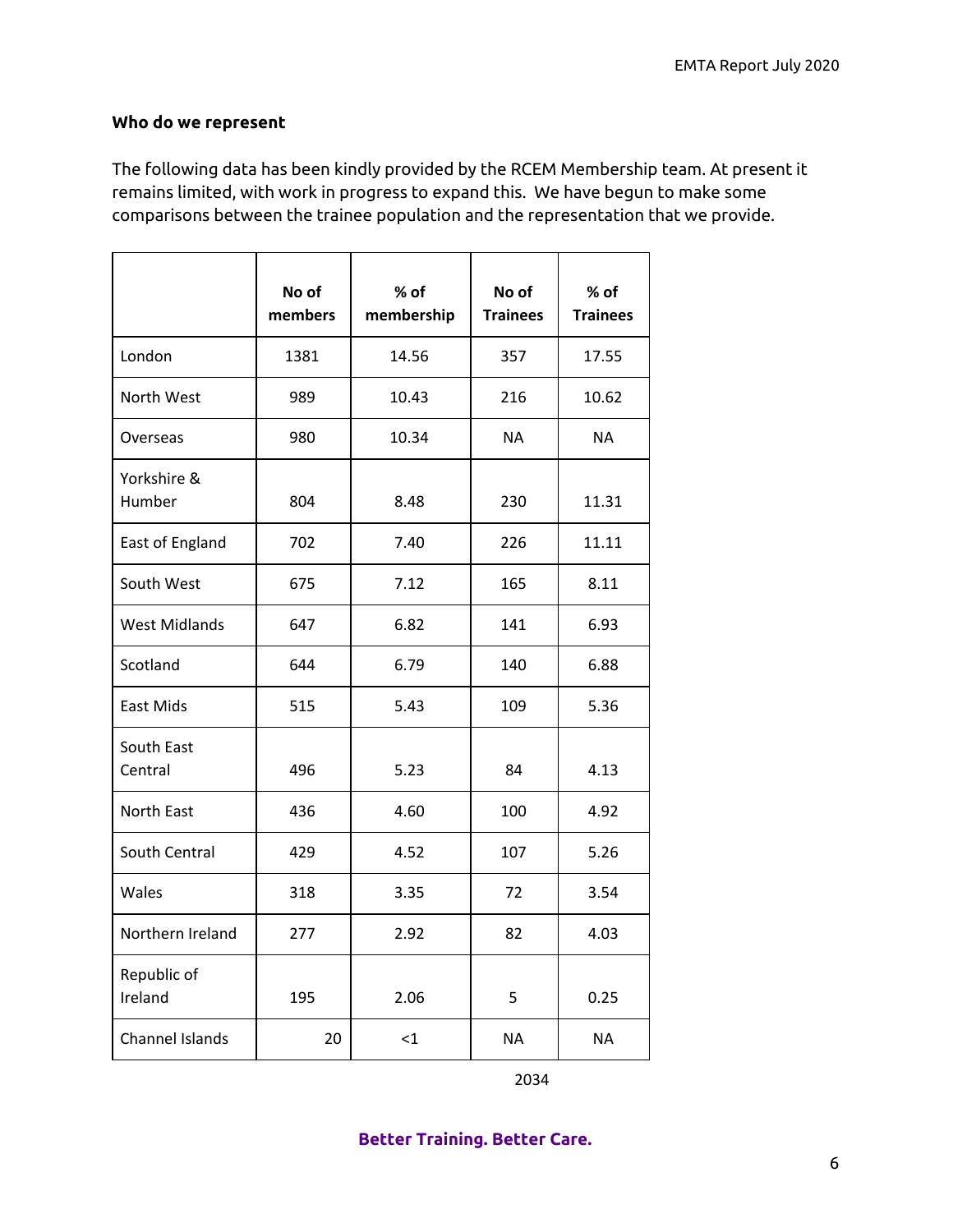

**Better Training. Better Care.**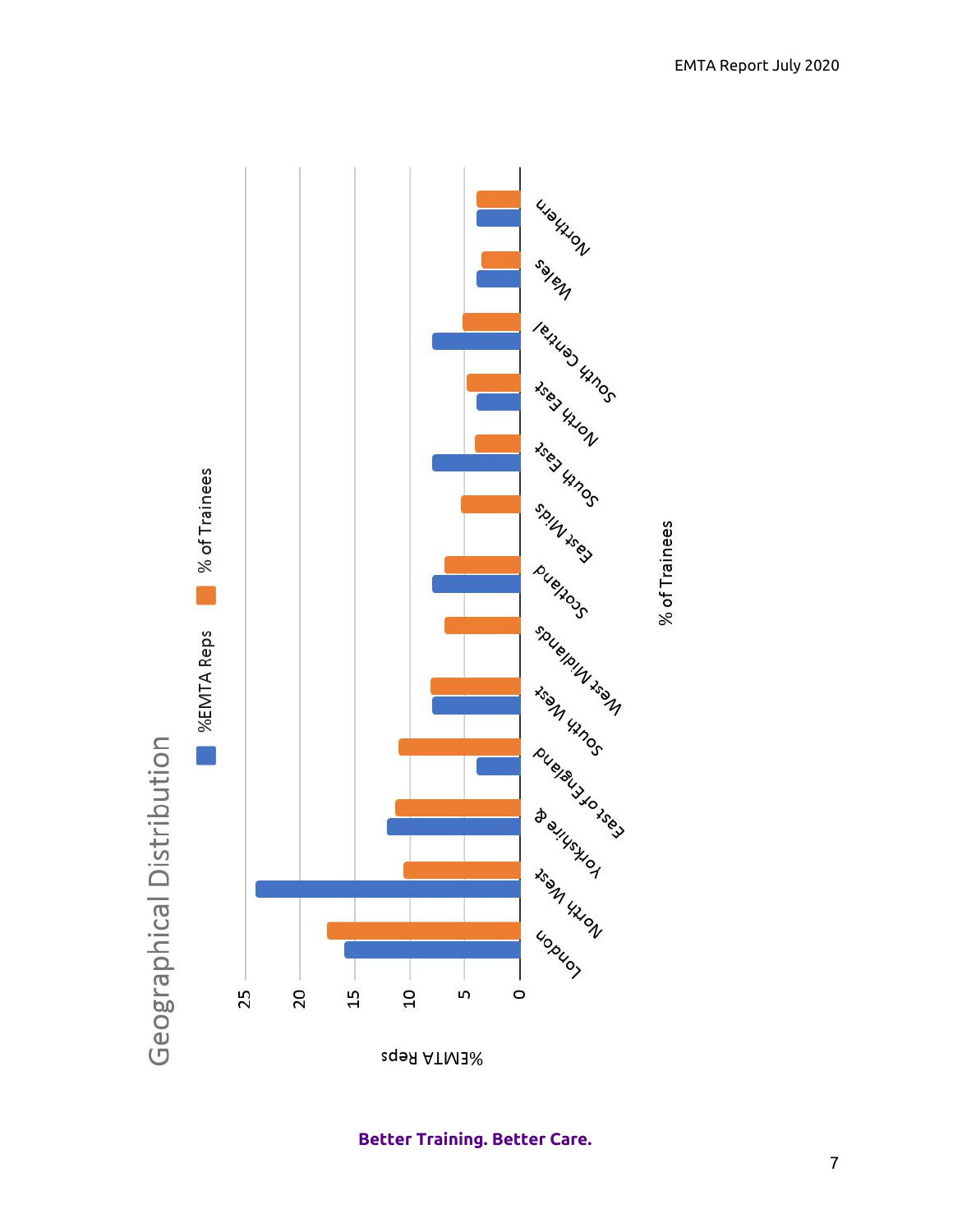

**Better Training. Better Care.**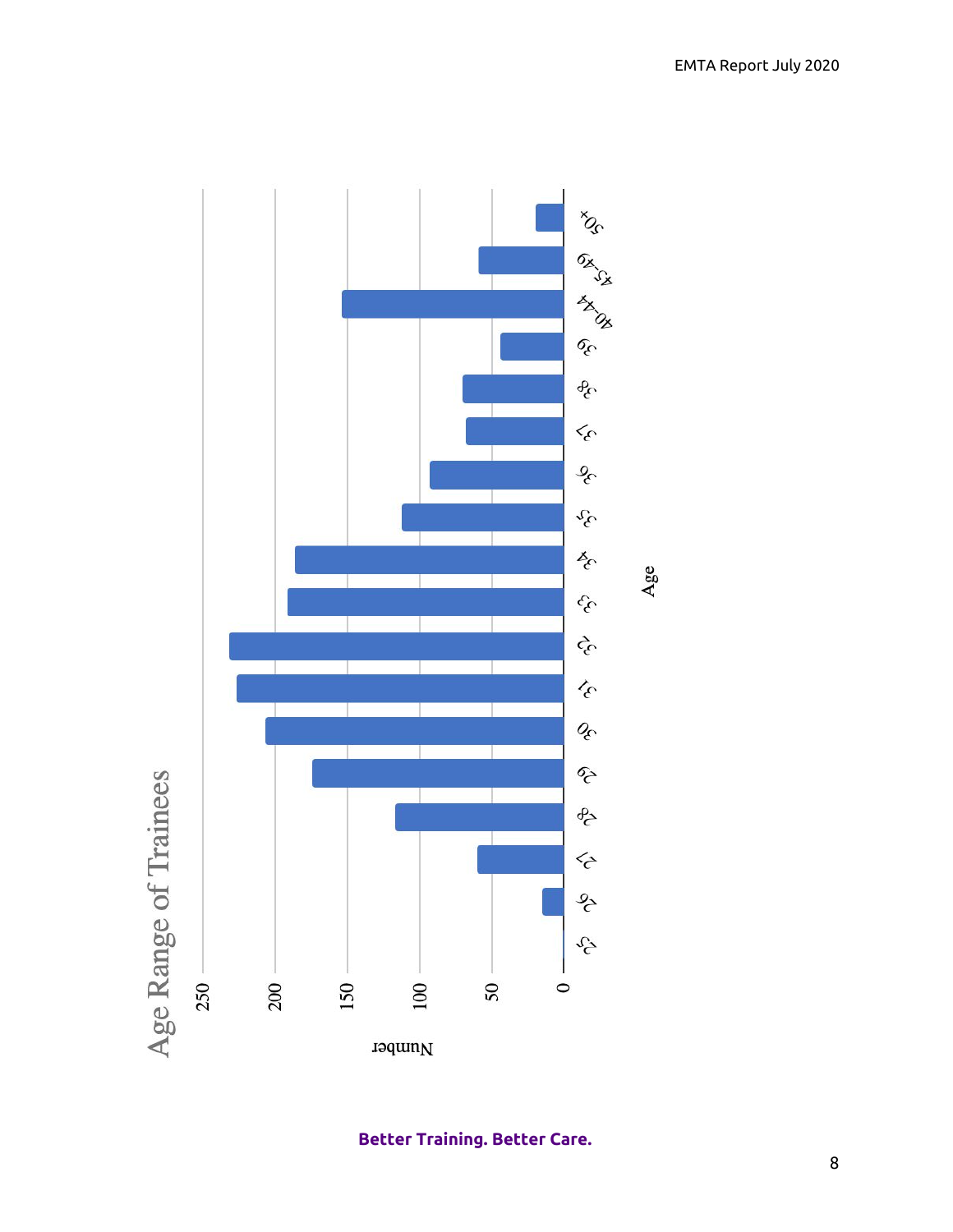| Age range of trainees |     |          |  |  |
|-----------------------|-----|----------|--|--|
|                       | No  | $\%$     |  |  |
| 25                    | 1   |          |  |  |
| 26                    | 15  | $\leq$ 1 |  |  |
| 27                    | 61  | 3.00     |  |  |
| 28                    | 117 | 5.76     |  |  |
| 29                    | 175 | 8.61     |  |  |
| 30                    | 207 | 10.18    |  |  |
| 31                    | 227 | 11.17    |  |  |
| 32                    | 232 | 11.41    |  |  |
| 33                    | 192 | 9.44     |  |  |
| 34                    | 186 | 9.15     |  |  |
| 35                    | 113 | 5.56     |  |  |
| 36                    | 93  | 4.57     |  |  |
| 37                    | 68  | 3.34     |  |  |
| 38                    | 70  | 3.44     |  |  |
| 39                    | 44  | 2.16     |  |  |
| 40-44                 | 154 | 7.58     |  |  |
| 45-49                 | 59  | 2.90     |  |  |
| $50+$                 | 19  | $\leq$ 1 |  |  |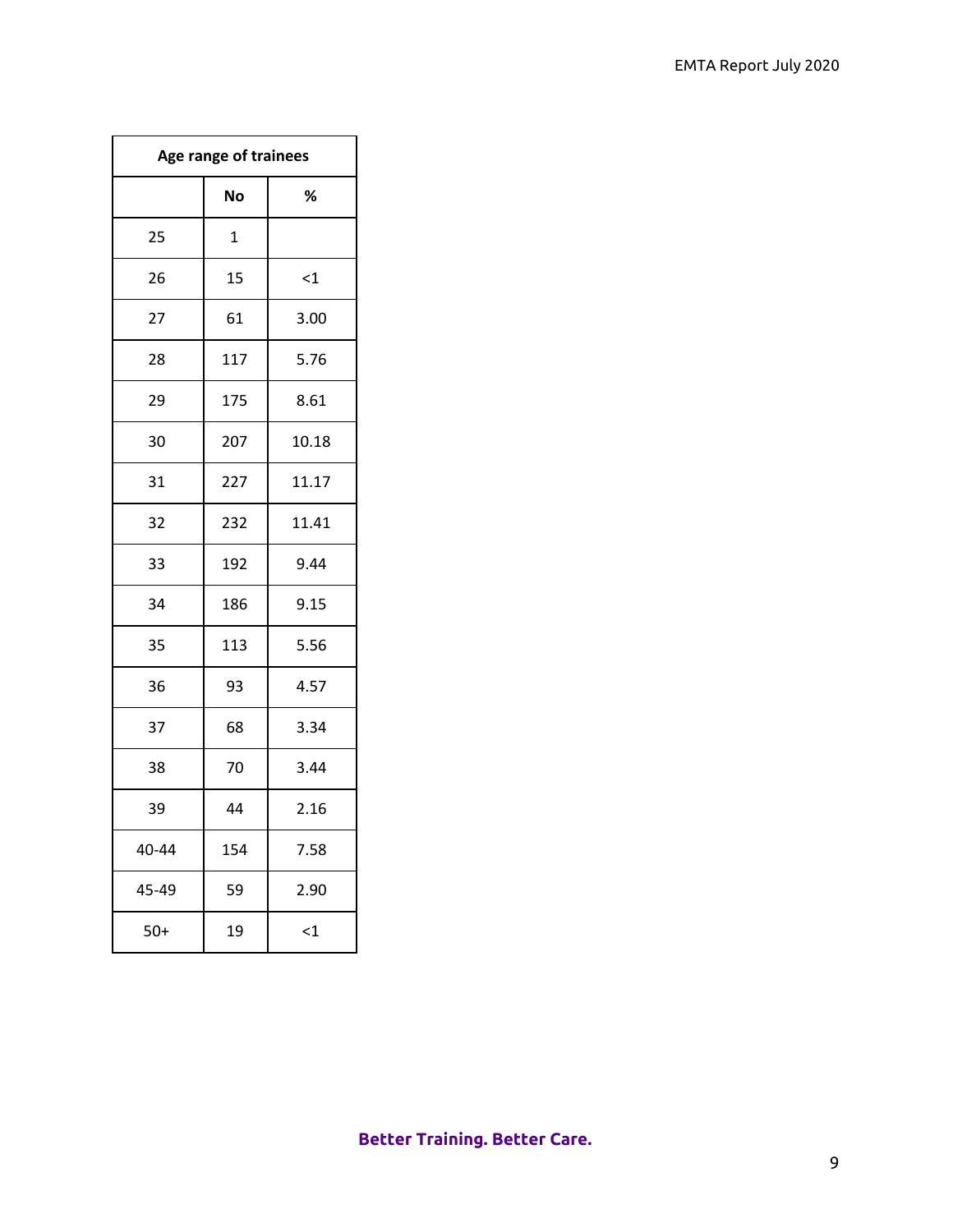EMTA Report July 2020

# **Challenges**

This section lays out an overview of the challenges as we understood them in the Summer of 2019 with the following section describing the solutions that are now either in place, in evolution or are being proposed to tackle them. These almost exclusively relate to the workings of EMTA over the last year rather than the specifics of challenges with training or trainee matters, which are dealt with within College meetings and form part of much more longitudinal and cross-organisational work. Much of this refers to work that has been building for some time and will continue to evolve and thus this is intended to serve only as a snapshot of key activity in the last 12 months.

## *Size and Administration*

As EMTA became formally recognised as a Committee of RCEM, so too did the work in ensuring trainee representation across all College activity and the need for that work to be coordinated and standardised through common channels. This meant a larger number of trainee reps, working in different clusters of the College and increased administrative roles within EMTA. It was important each role was understood and accounted for. Our working structures and relationships needed to reflect this.

## *Culture and expectations*

With a larger number of representatives, particularly recruited in a short space of time to ensure the breadth of representation required, came the challenges of managing the individual wellbeing of those reps, their output and workloads, communication between them and their shared sense of organisational purpose and workings. It is notable that, particularly where representatives are volunteering into such roles, disillusionment is a real risk. This can be from unmet expectations, e.g. through workload, dissatisfaction with the organisation or output of the Committee, or the challenges of attempting to provide representation, finding it overshadowed by having to navigate politics and personalities over discussion.

## *Internal Communications*

It is imperative that with a large number of reps, working busy trainee rotas of different grades and very variable shift patterns, we are able to communicate in a way that works for the Committee. This is particularly important in ensuring a birdseye appreciation of College activity from the individual meetings that different representatives may attend and how that may affect trainees. We identified this as an immediate concern that had been building for some time. There was a need for regular, formal, meetings amongst Committee members and key RCEM Staff to ensure that overall strategy, working practices and relationships were best serving all interested parties.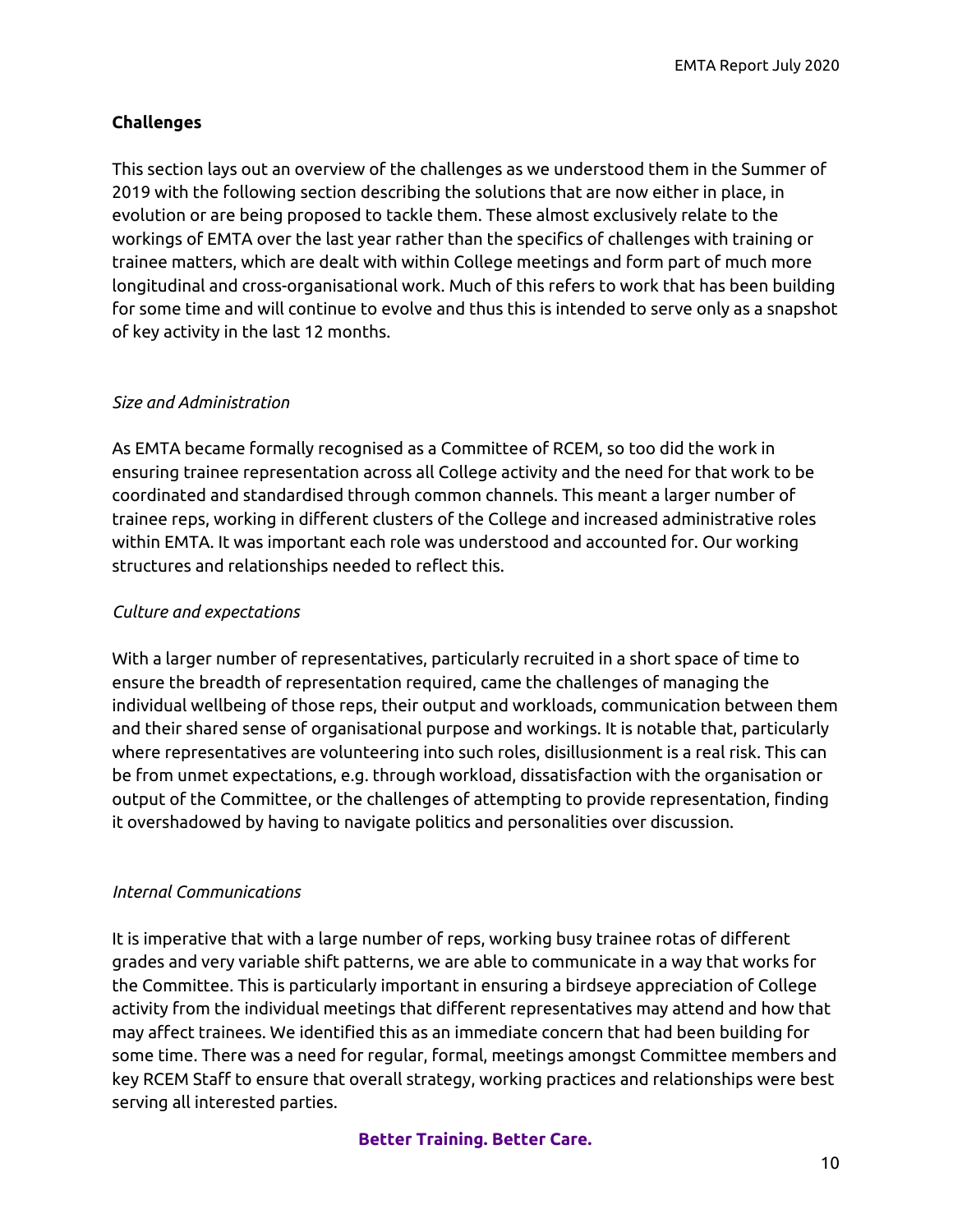# *External Communications*

Anecdotally we were aware of limitations with reaching all trainees in our communications, or even of their awareness of the existence of EMTA. This was certainly compounded at our 2019 EMTA Conference where only 50% of a self-selecting population of EMTA members declared being on Twitter, where the majority of our communications took place. Simultaneously, we are aware that our Survey is completed by around one third of all trainees and thus we estimate that there is reasonable reach when required. To be able to represent members effective two-way communication must be in place.

# *Inclusion and Diversity*

These issues exist both in ensuring we are a representative organisation and in facilitating non-discriminatory policy that may affect trainees. This need was identified early on by our newly appointed EMTA Secretary and brought into sharp focus through the more recent public resurgence of the Black Lives Matter movement.

# *Regional Representation*

Every region has a group of local trainee representatives appointed within their School or Deanery. Access to this group is fantastically valuable in maintaining a pulse on the national picture and in allowing 2 way communication with trainees around the country. By July 2019 this list of contacts had been maintained manually by one EMTA Rep with the reps co-located in a single WhatsApp group. This relied on outgoing reps to update us of new reps and with very different systems and set-ups in each region it is very difficult to know where our gaps lie. Despite several attempts via the Training Standards Committee to centralise this register via Heads of School we remained unable to reach a more satisfactory solution.

## *#EMTA2020 Conference*

Due to the impact of the Coronavirus pandemic a decision needed to be made on the format and timing of the EMTA 2020 Conference, initially planned for November in Blackpool.

# *EMTA Survey*

It was clear that the annual survey is a massive piece of work, variably undertaken in timing, content and disproportionate burden on one or two individuals, whilst being vitally powerful and important. Furthermore, as the year progressed we encountered the challenge of whether to proceed with the planned survey in light of the Coronavirus pandemic.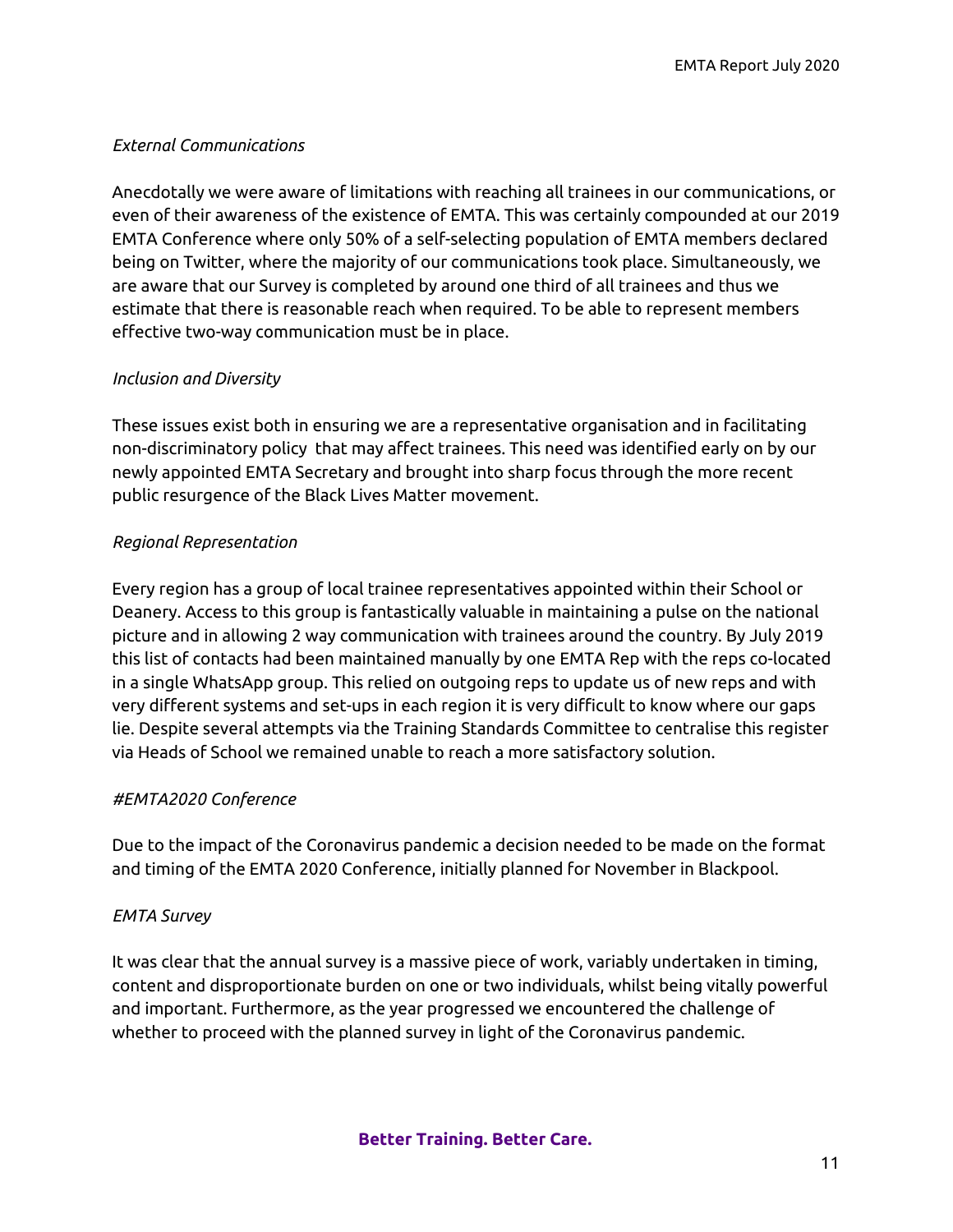# **Our Solutions**

## *EMTA Secretary*

The appointment of an EMTA Secretary in the Summer 2019 reflected an ambition that could now be realised in tightening up and formalising our internal structures. This role has been pivotal in achieving much that follows and in creating a framework that allows future activity to be built upon, cementing institutional memory and professionalising the Committee workings.

# *Terms of Reference*

Although not long re-written, a key piece of work in our internal processes in meeting the challenges laid out above was to review our Terms of Reference. This provided an opportunity to reset our framework, clearly lay out the expectations of representatives and their roles, the requirement for regular meetings, transparency in elections and allocations of posts and our internal and external relations. We specifically sought to bring those referred to as the 'EMTA Executive' within the auspices of the wider Committee; eliminating the hierarchy and democratising the systems which governed the overall direction and leadership of the organisation. The Terms of Reference make clear EMTA's anti-discriminatory position and the need for all representatives to maintain vigilance for any activity or policy which may disadvantage trainees or minority groups.

## *Governance*

Together with our Terms of Reference we debated and formalised our internal structures; visualising them in a way that mapped our requirements to that of the College, our internal administration and the needs of trainees. An illustration of our December 2019 structure can be seen below. The document that accompanied this is our timeline of current and past reps in each post, expected end date and CCT date. It was our intention that these were both freely available, together with our Terms of Reference, for other College staff to reference our activity. These documents together provide a wider dynamic picture of the organisation, anticipating vacancies and making more clear the burden of work on each representative.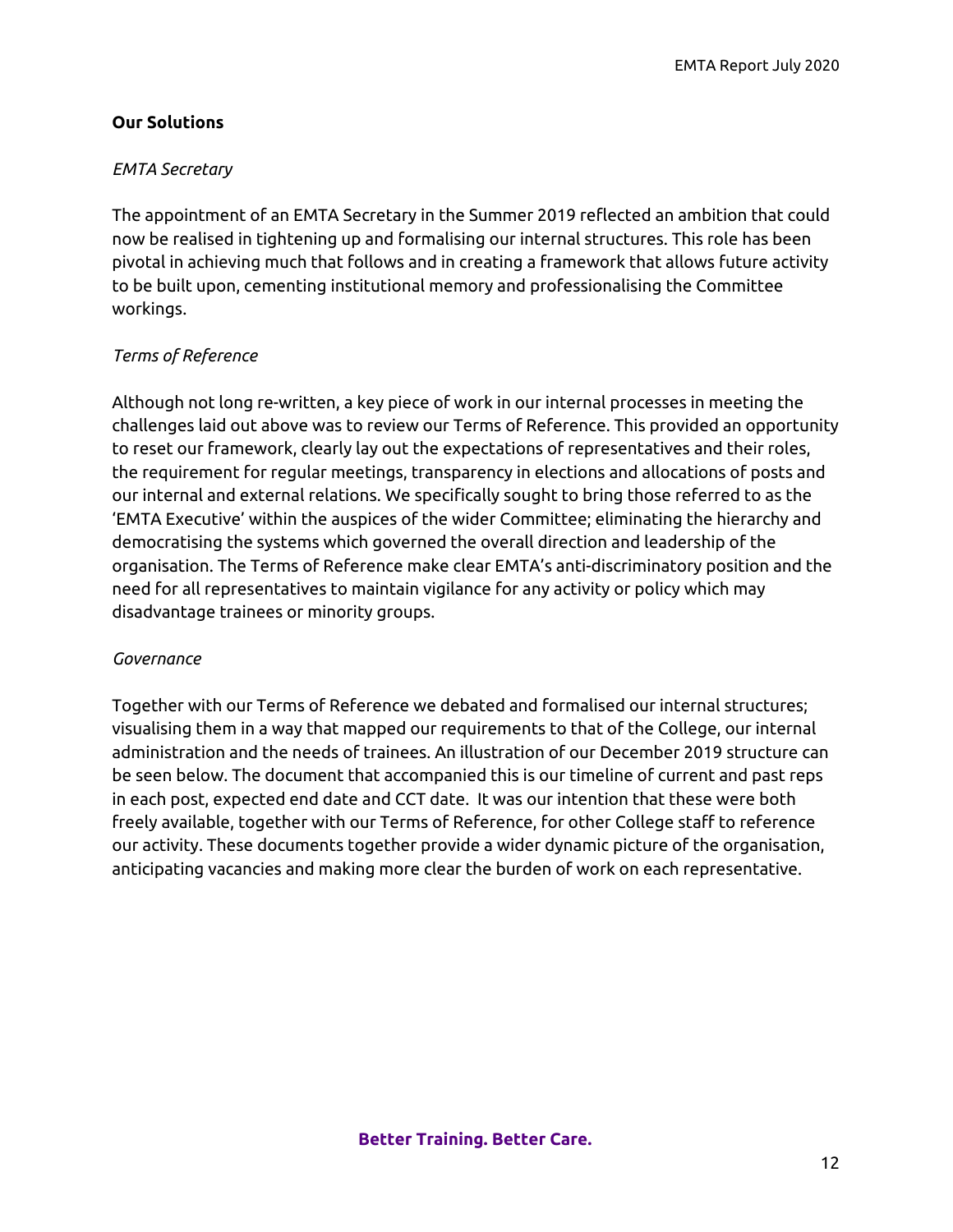

#### *How We Work*

This is a much more informal, 'living', document where information on attending meetings, a better understanding of the various RCEM and external committees and issues of wellbeing, communications and individual posts can be found. Each rep can update aspects of the document relevant to their role to assist those who follow them; a repository of organisational memory as well as a handbook on 'How to be an EMTA Rep'. This is an important piece of work in setting the tone and culture for new reps; ensuring an inclusive, conversational and democratic environment where their individual inputs and contributions are valued.

## *Purpose, Values and Vision*

Whilst often more associated with the corporate industries, this has been a valuable piece of work in clarifying to ourselves and to our members the reason for our existence and our core values. It has also helped shaped the debate around our aspirations as an organisation and in doing so provided focus and camaraderie within the team. Due for publication in Summer 2020 we hope this document will continue to inspire and motivate the committee, bringing them closer to trainees through their shared sense of purpose.

## *Storage, Communication and data Sharing*

This has been the area of largest challenge, in many ways, for EMTA for some time. Large volumes of information requiring input from multiple users, with version control, archiving and a referencing system to be of most efficient use. This is to be met without the concept of office hours or shared office space. WhatsApp has remained the primary mode of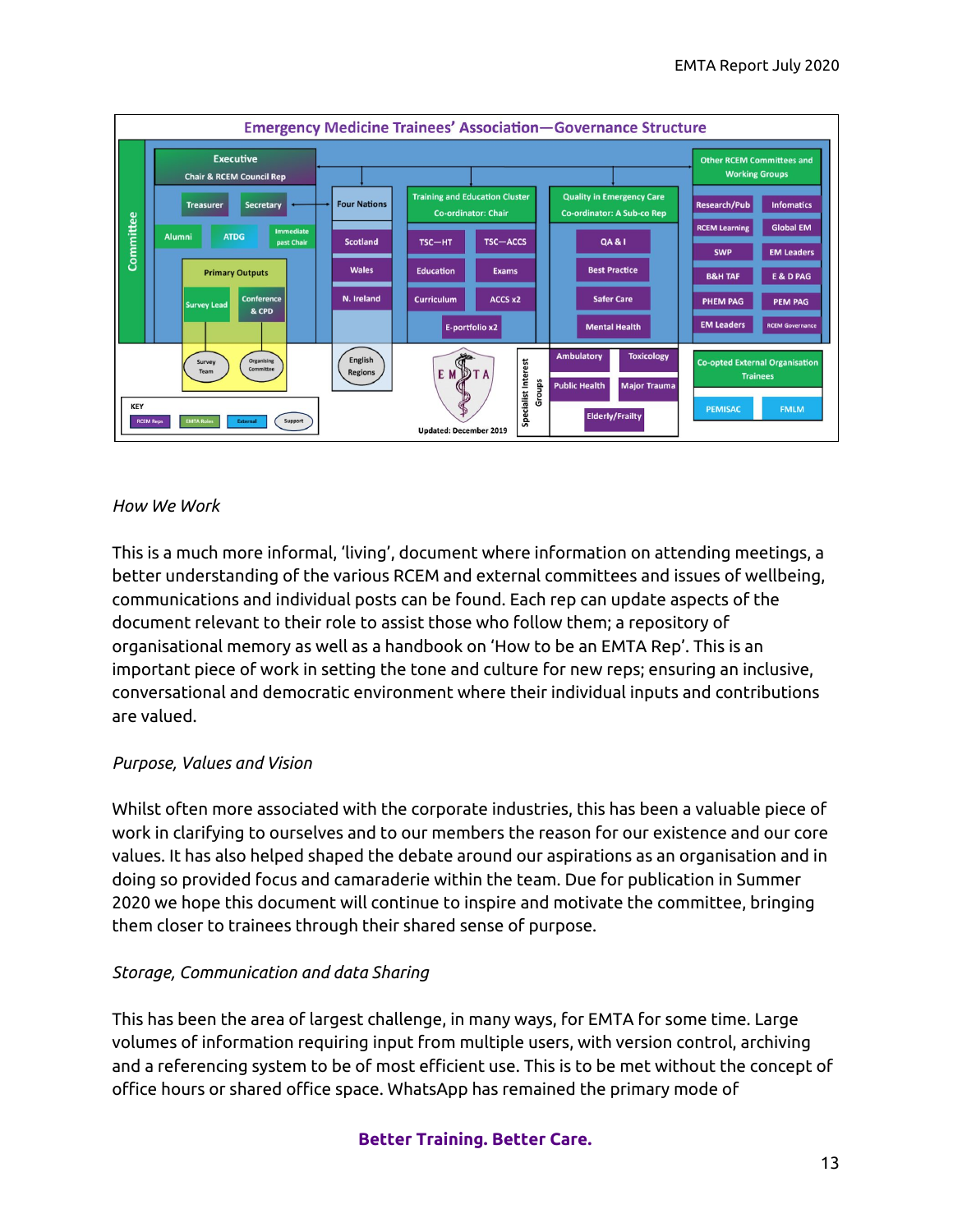communication for some time. In July 2019 we moved our storage to Google Drive and will soon be combining both on Slack; a platform working well for groups such as RCEM Learning. We maintain ongoing communications with RCEM IT staff looking in future to be able to work within the College platforms where functionality can be matched as this will then allow easier sharing of work and a place to share more vulnerable data.

# *Communications with Trainees*

- Every new trainee member now receives an email introducing them to EMTA\*.
- The first issue of our new quarterly newsletter\* was shared via the RCEM mailing list to all trainee members at the start of 2020. The newsletter lays out relevant communications with trainees as well as being an opportunity to share relevant College news such as events or exam dates.
- After discussion with the editors of the EMJ supplement, EMTA now provides regular contributions. This is now a recognised part of the job description of the EMTA reps. We hope this will provide a new channel for communication as well as awareness of EMTA and RCEM activity
- We have introduced a 'Tell EMTA' button on our website. This allows trainees to anonymously (if they wish) post areas of success and concern regarding training, either locally or nationally. In 6 months we have received 10 responses, each of which has helped shape discussion or has needed to be raised directly with the relevant RCEM Chair. We continue to promote this tool, together with public dissemination of the [emta@rcem.ac.uk](mailto:emta@rcem.ac.uk) email address for trainees to get in touch with us outside of Twitter.
- EMTA meets RCEM video series. Although editing has been significantly hampered by the social distancing measures during the Coronavirus pandemic this should be a useful piece of working in not just engaging trainees, but all members in College activity and EMTA representation with the combined goal of all such activity improving the level of representation we are able to provide, either through better communication or increased competition for rep posts.

\*data provided by RCEM Membership team. "RCEM main newsletter generally averages mid 40-50% open rate"

|                        | Open rate | Click rate |
|------------------------|-----------|------------|
| May 20                 | 57.4      | 11.88      |
| COVID message          | 68.76     | 18.43      |
| Jan 20                 | 51.6      | 6.15       |
| <b>Nov 19</b>          | 56.8      | 6.65       |
| Welcome to EMTA Oct 19 | 66.59     | 6.73       |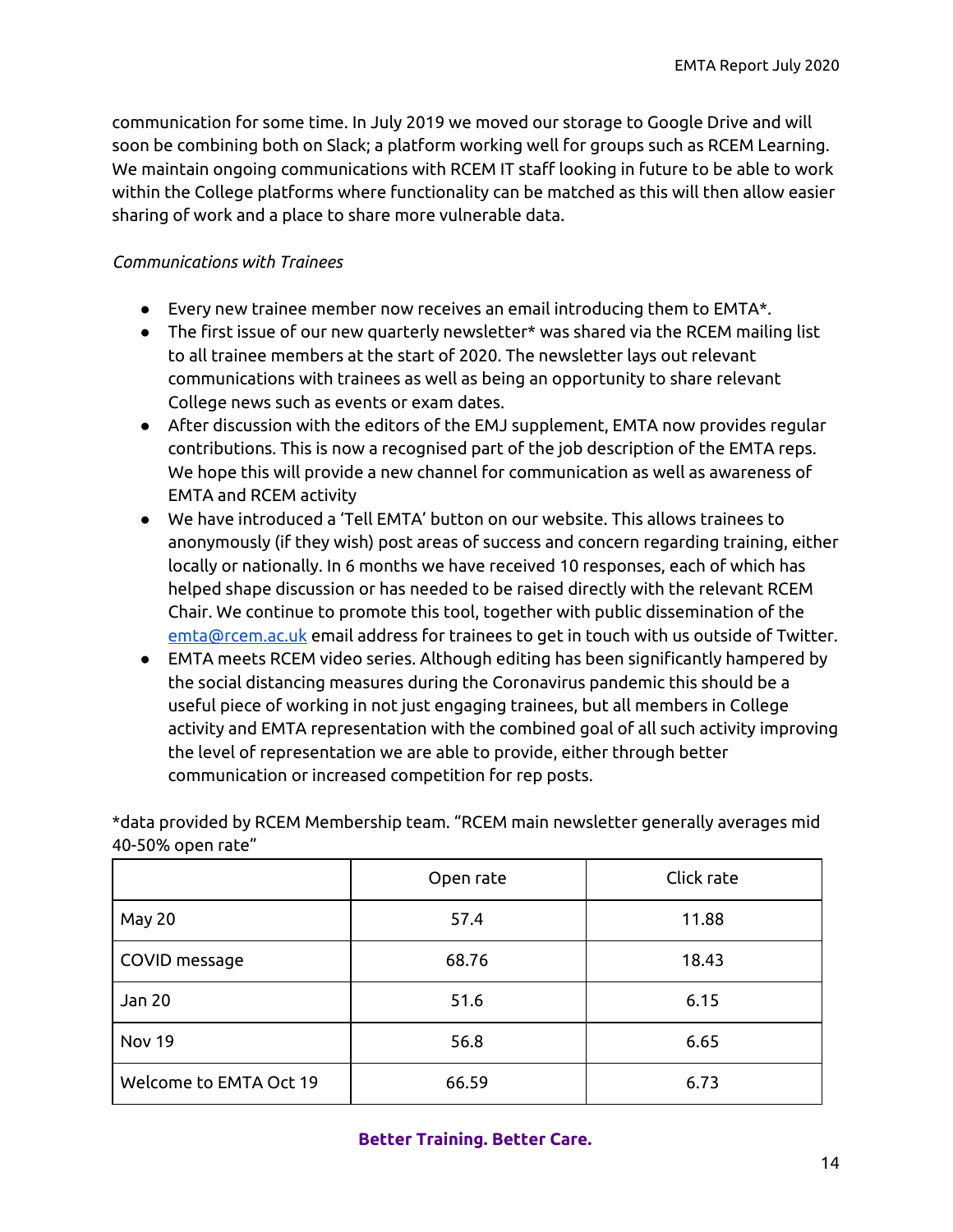# *Regional Reps*

Initial progress appeared to be being made via our administrative support within the College. Unfortunately, at present this issue remains unresolved and remains a risk given the value of the contact with our Regional Reps.

# *EMTA Conference*

A single virtual day will be held focusing on training after covid and the changes coming about. This remains in discussion with the CPD and Events team with the likelihood of postponement of the face to face Conference to Spring 2021. This is a really key event for EMTA and for trainees and the conference has gone from strength to strength over the last few years which we must not let slip.

# *EMTA Survey*

The decision was made to go ahead with this year's EMTA Survey as the value of the longitudinal data remains so important. We understood this came with risk and we saw about half the normal completion rates from previous years.. It opened towards the end of February 2020 for 6 weeks. The questions were reviewed by the RCEM TERN fellow reflecting our desire for the data captured to be as robust and meaningful as possible. This data should be published at the same time as this report. We have also begun arrangements for an EMTA Survey team for subsequent years to avoid disproportionate burden on a few individuals and ongoing refinement of the question set to make annual comparisons more straightforward. This remains a work in progress.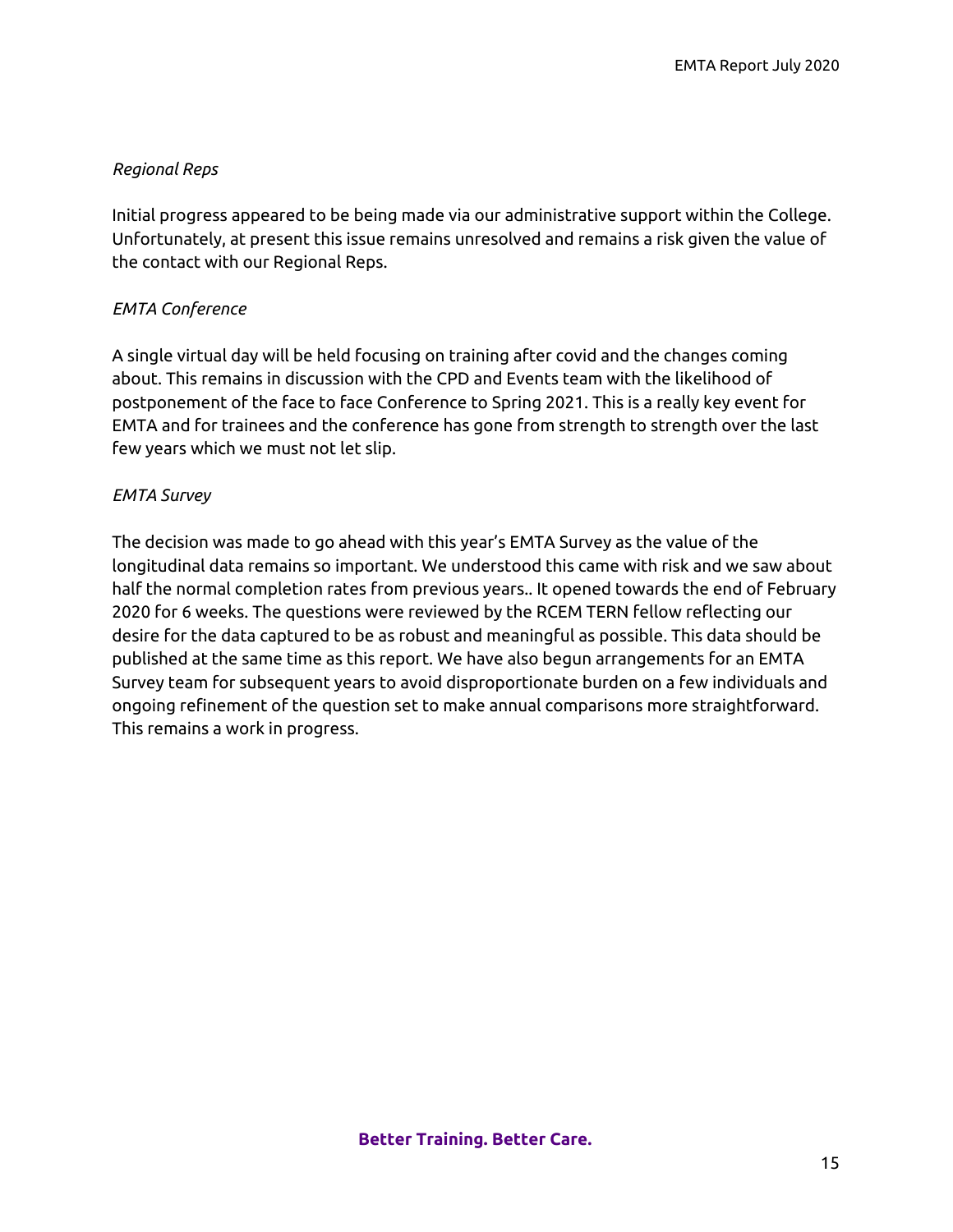# **Future Plans**

## *Trainee videos*

The newly appointed RCEM Head of Training, Elizabeth Goldsmith, and current RCEM Head of Exams, Susannah Grant, have discussed the idea of creating educational material and videos for trainees on topics such as the ePortfolio, ARCPs, new Exam formats and the new Curriculum.

## *Rest and Rota Charter*

Due for publication in July 2020 the Rest and Rota Charter is a national joint project between EMTA and RCEM facilitating standards in wellbeing and rest across our Emergency Departments.

## *Website*

We have appointed a new lead for our Website with feedback currently being taken for areas of focus and improvement to ensure a more user-friendly and purposeful platform.

# *Anti-discrimination*

We are currently in discussions within the Committee on appointment of an Inclusion and Diversity Rep and will be working closely with the College to ensure we remain a representative organisation with the abilities to work on policy that addresses structural inequality within Emergency Medicine.

## *Data driven*

We are making a conscious effort moving forward, with the facilities described above in place, to utilise data in a much more meaningful way; making chronological comparisons, ensuring parity with RCEM and other Colleges' activity, judging our impact and reach and informing our policy and decision making.